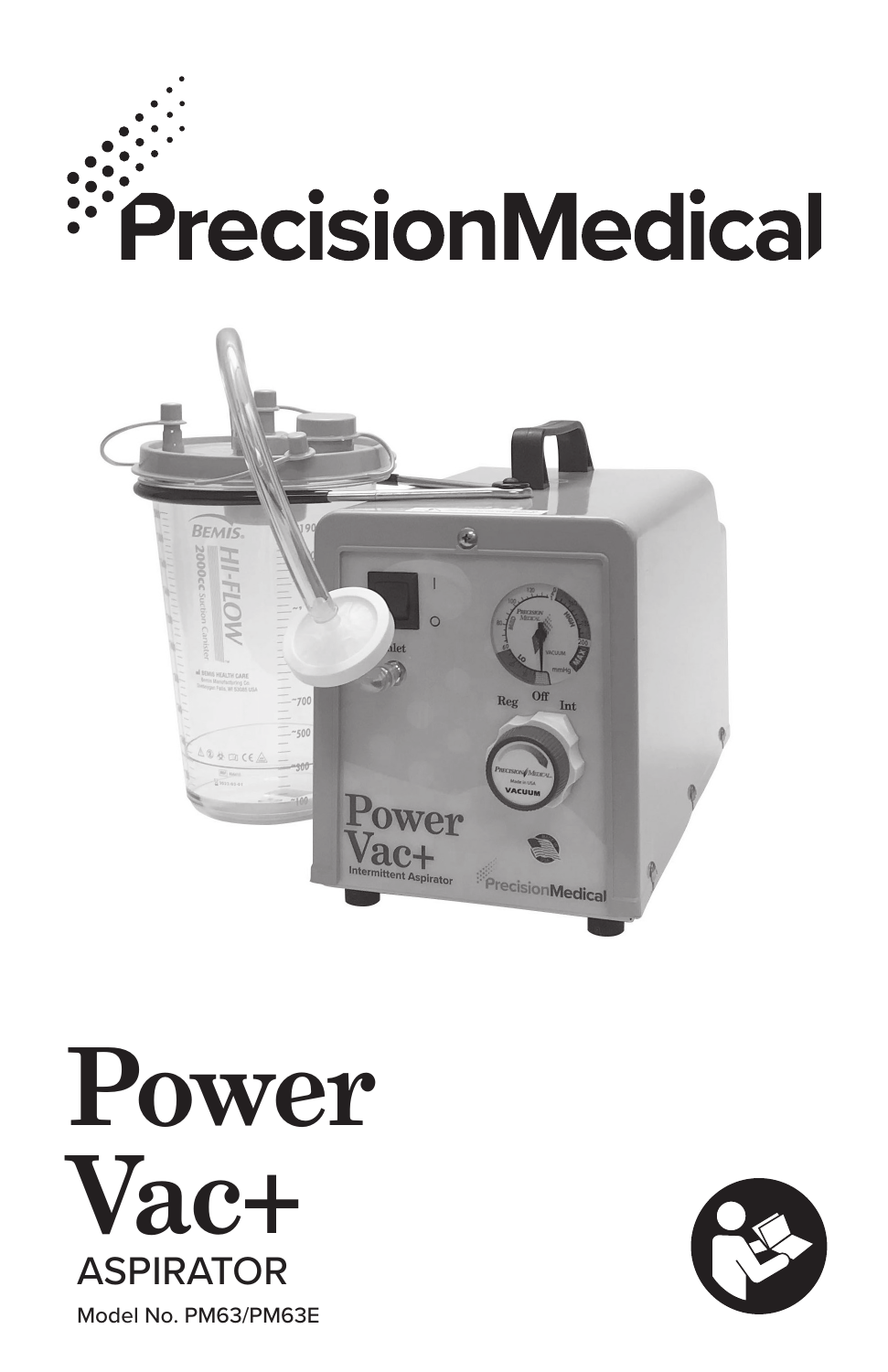## **Contents**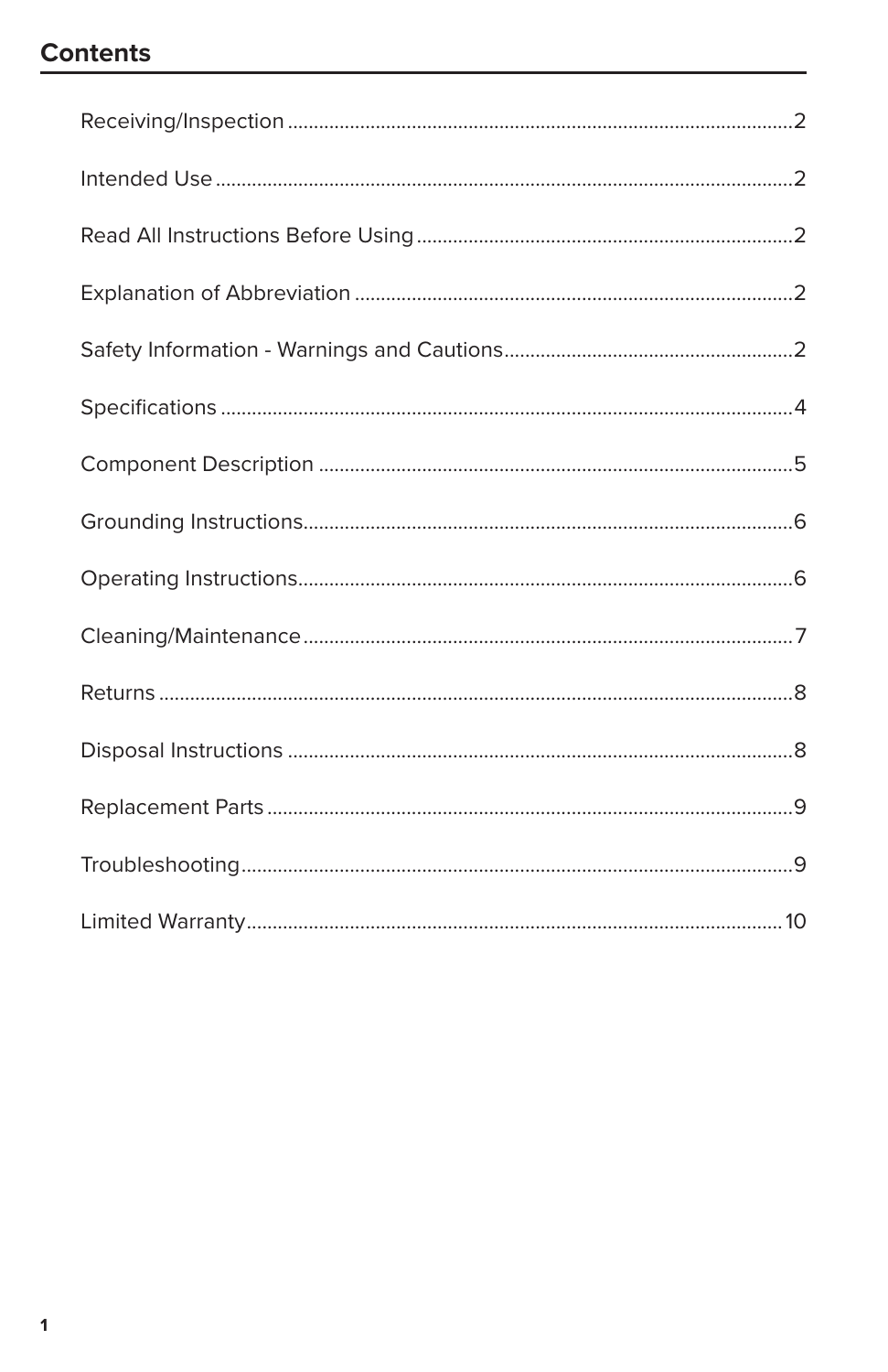## **Receiving/Inspection**

Remove the Precision Medical, Inc. Power Vac + Aspirator from the packaging and inspect for damage. If there is any damage, DO NOT USE and contact your Provider.

## **Intended Use**

To supply a continuous or intermittent vacuum source adequate within the stated operating vacuum range, to aspirate fluids in medical suctioning procedures by trained healthcare professionals.

### **Read All Instructions Before Using**

This manual instructs a Professional to operate the Power Vac + Aspirator. This is provided for your safety and to prevent damage to the Aspirator. If you do not understand this manual, DO NOT USE the Aspirator and contact your Provider.

### **Explanation of Abbreviation**

mmHg Millimeters of Mercury

### **Safety Information - Warnings and Cautions**

| A DANGER         | Indicates an imminently hazardous situation which, if<br>not avoided, will result in death or serious injury.                                |
|------------------|----------------------------------------------------------------------------------------------------------------------------------------------|
| <b>WARNING</b>   | Indicates a potentially hazardous situation which, if<br>not avoided, could result in death or serious injury.                               |
| $\wedge$ CAUTION | Indicates a potentially hazardous situation which, if<br>not avoided, may result in minor or moderate injury.                                |
| <b>CAUTION</b>   | Used without the safety alert symbol indicates a<br>potentially hazardous situation which, if not avoided,<br>may result in property damage. |
|                  | CONSULT ACCOMPANYING DOCUMENTS                                                                                                               |
|                  | Type B Equipment                                                                                                                             |
|                  | Protective Farth Ground                                                                                                                      |
|                  | Fuse                                                                                                                                         |
|                  | <b>Alternating Current</b>                                                                                                                   |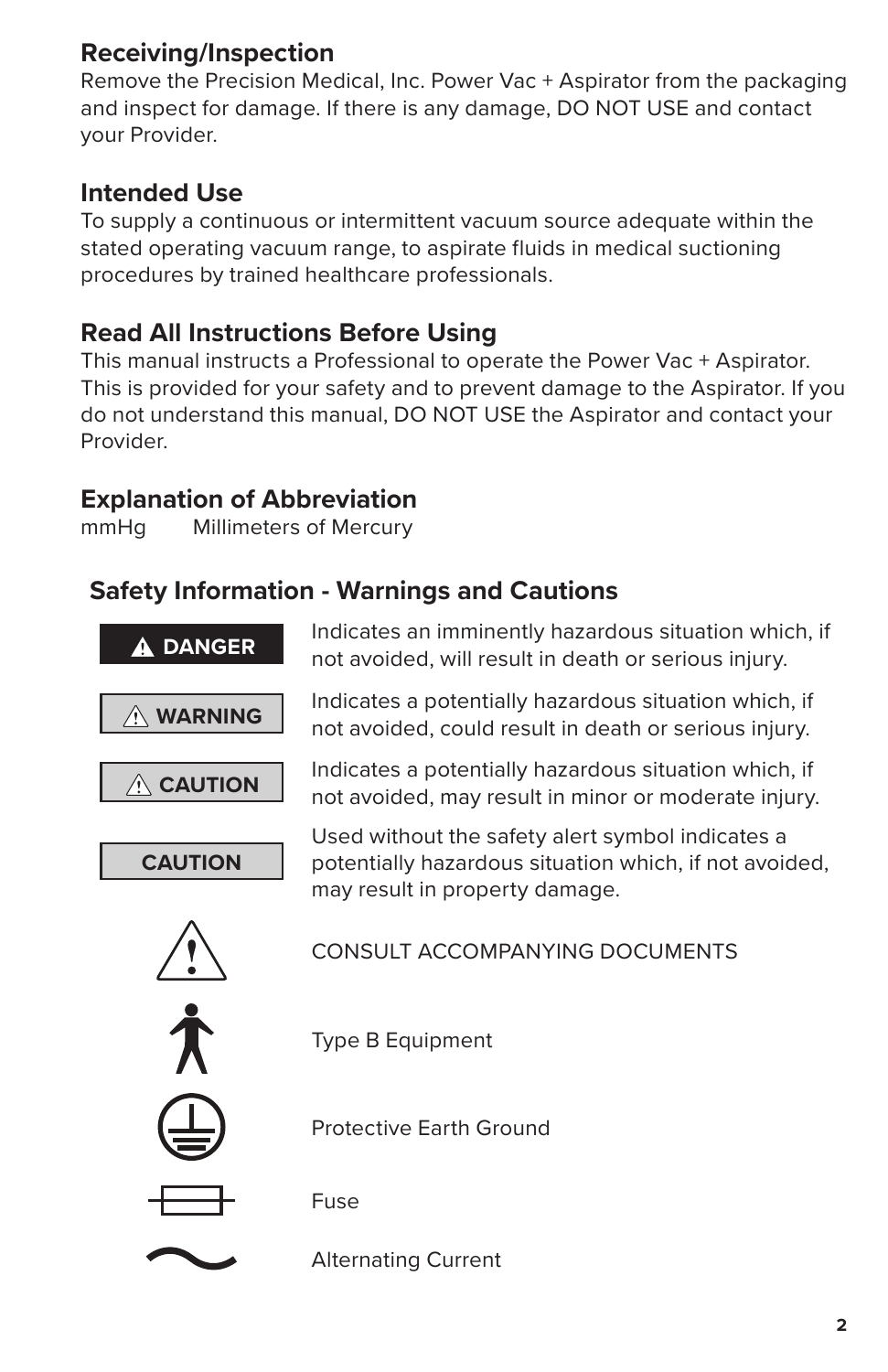### **DANGER**

#### **TO REDUCE THE RISK OF ELECTROCUTION:**

Always unplug Power Vac + Aspirator immediately after using.

**DO NOT** use while bathing.

**DO NOT** place or store Aspirator where it can fall or be pulled into a tub or sink.

**DO NOT** place or drop into water or other liquid.

**DO NOT** reach for the Aspirator that has fallen into water. Unplug immediately.

**DO NOT** attempt to repair Aspirator. Any attempt could result in electrical shock.

**DO NOT** allow the aspirator to exceed Operating or Storage Temperature specifications.

Never use near any type of flame or flammable/explosive substances.

Caution must be exercised when using this Aspirator where oxygen is being administered.

### **WARNING**

#### **TO REDUCE RISK OF BURNS, ELECTROCUTION, FIRE, OR INJURY TO PERSONS:**

The Power Vac + Aspirator should never be left unattended when running.

Close supervision is necessary when the Aspirator is used by, on, or near children or invalids.

Use the Aspirator only for its "Intended Use" as described in this manual.

Adjust to desired setting prior to use.

**DO NOT** use attachments not recommended by Precision Medical, Inc.

**DO NOT** use if Aspirator has a damaged cord or plug.

**DO NOT** use if Aspirator has been dropped or damaged.

**DO NOT** cover air vents. Restriction of air flow will cause unit to overheat, causing the thermal reset to shut down the Aspirator.

**DO NOT** drop or insert any object into any opening or hole.

Connect this Aspirator to a properly grounded outlet only. See "GROUNDING INSTRUCTIONS".

Keep the cord away from heated surfaces.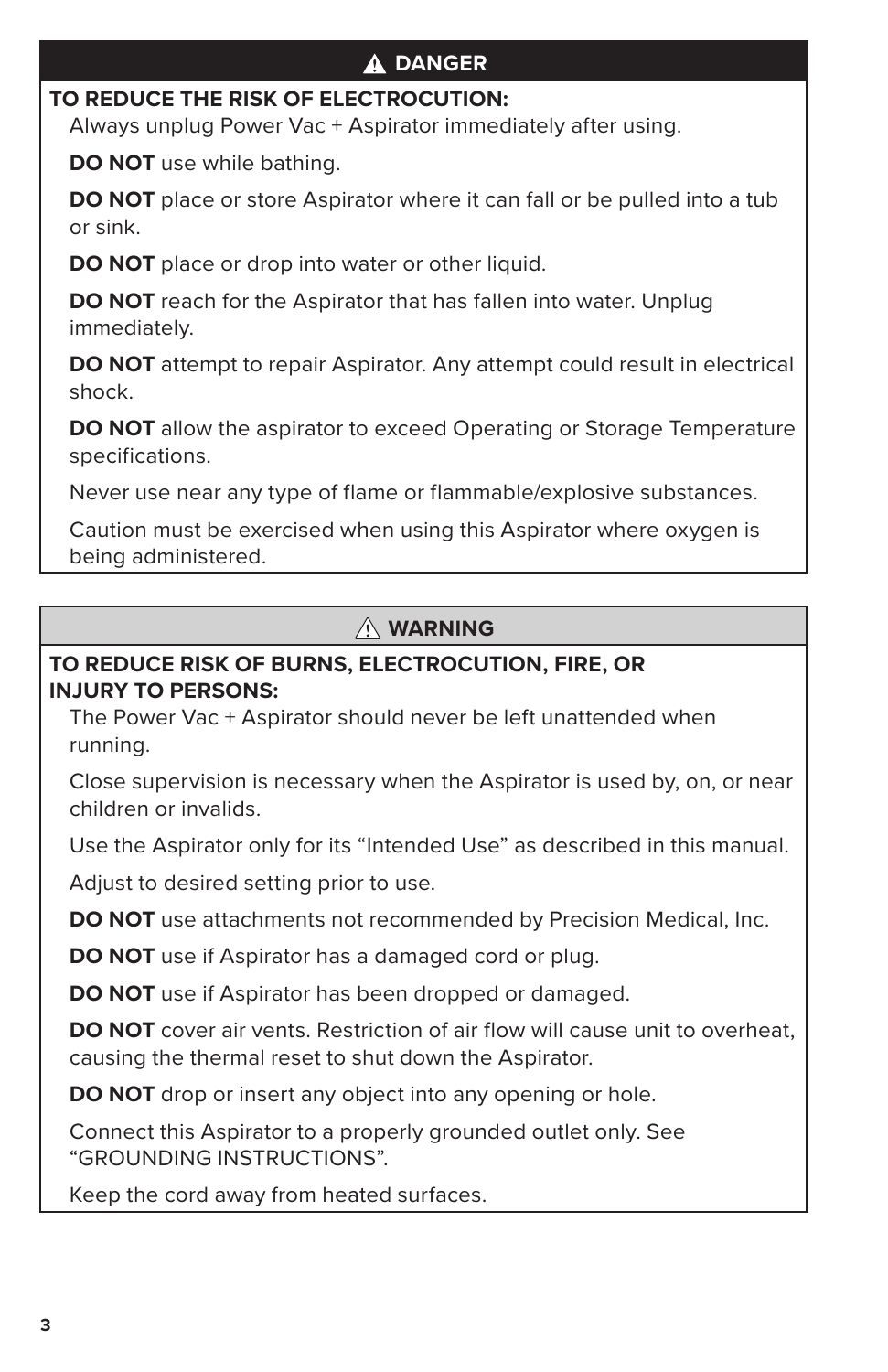## **Specifications**

| <b>Operating</b><br><b>Vacuum Range:</b>         | Adjustable 0-200 mmHg<br>Fully adjusted $\geq$ 250 mmHg                                                                                                                                                                                                                                           |  |
|--------------------------------------------------|---------------------------------------------------------------------------------------------------------------------------------------------------------------------------------------------------------------------------------------------------------------------------------------------------|--|
| <b>Vacuum Modes:</b>                             | <b>REG</b> - Regulated (provides an adjustable, continuous<br>vacuum level)<br><b>OFF</b> - No Vacuum<br>INT - Intermittent, approximately 16 seconds "ON," 8<br>seconds "OFF" at adjusted vacuum setting.<br>Note: Flow in the Intermittent Mode is<br>approximately half of the regulated mode. |  |
| <b>Gauge Accuracy:</b>                           | 0 - 100 mmHg $±4$ mmHg<br>101 - 200 mmHg ±6 mmHg                                                                                                                                                                                                                                                  |  |
| <b>Dimensions:</b>                               | Length: 15.9 in (40.3 cm)<br>Width: 7.4 in (18.7 cm)<br>Height: 10.1 in (25.7 cm)                                                                                                                                                                                                                 |  |
| Weight:                                          | 21.2 lbs (9.6 kg)                                                                                                                                                                                                                                                                                 |  |
| <b>Shipping Weight:</b>                          | 24.5 lbs (11.1 kg)                                                                                                                                                                                                                                                                                |  |
| Electrical:                                      | PM63: 108-132 VAC, 60 Hz, 5 Amps<br>PM63E: 207-253 VAC, 50 Hz, 2.2 Amps                                                                                                                                                                                                                           |  |
| <b>Operating</b><br><b>Temperature Range:</b>    | 50°F to 104°F (10°C to 40°C)                                                                                                                                                                                                                                                                      |  |
| <b>Transport/Storage</b><br><b>Requirements:</b> | Temperature Range: -4°F to 104°F (-20°C to 40°C)<br>Humidity: Max 95% Noncondensing                                                                                                                                                                                                               |  |
| Filter:                                          | Inline, Hydrophobic                                                                                                                                                                                                                                                                               |  |
| <b>Safety Systems:</b>                           | High Temperature Motor Shutdown, Class B,<br><b>Thermal Limit Automatic Reset</b>                                                                                                                                                                                                                 |  |
| <b>Suction Canister:</b>                         | Maximum Volume 2,000 cc<br>Do not exceed vacuum level of 25 inHg (640 mmHg)                                                                                                                                                                                                                       |  |
| <b>Equipment</b><br><b>Classification:</b>       | Class I - with respect to protection from electrical<br>shock.<br>Type B - degree of protection against electrical shock.<br>IPX0 - degree of protection against ingress of liquids.<br>Mode of Operation - continuous                                                                            |  |

This Power Vac + Aspirator meets the EMC requirements of EN55011.

This Power Vac + Aspirator is not suitable for use in the presence of a flammable anesthetic mixture with air, oxygen or nitrous oxide.

Specifications are subject to change without prior notice.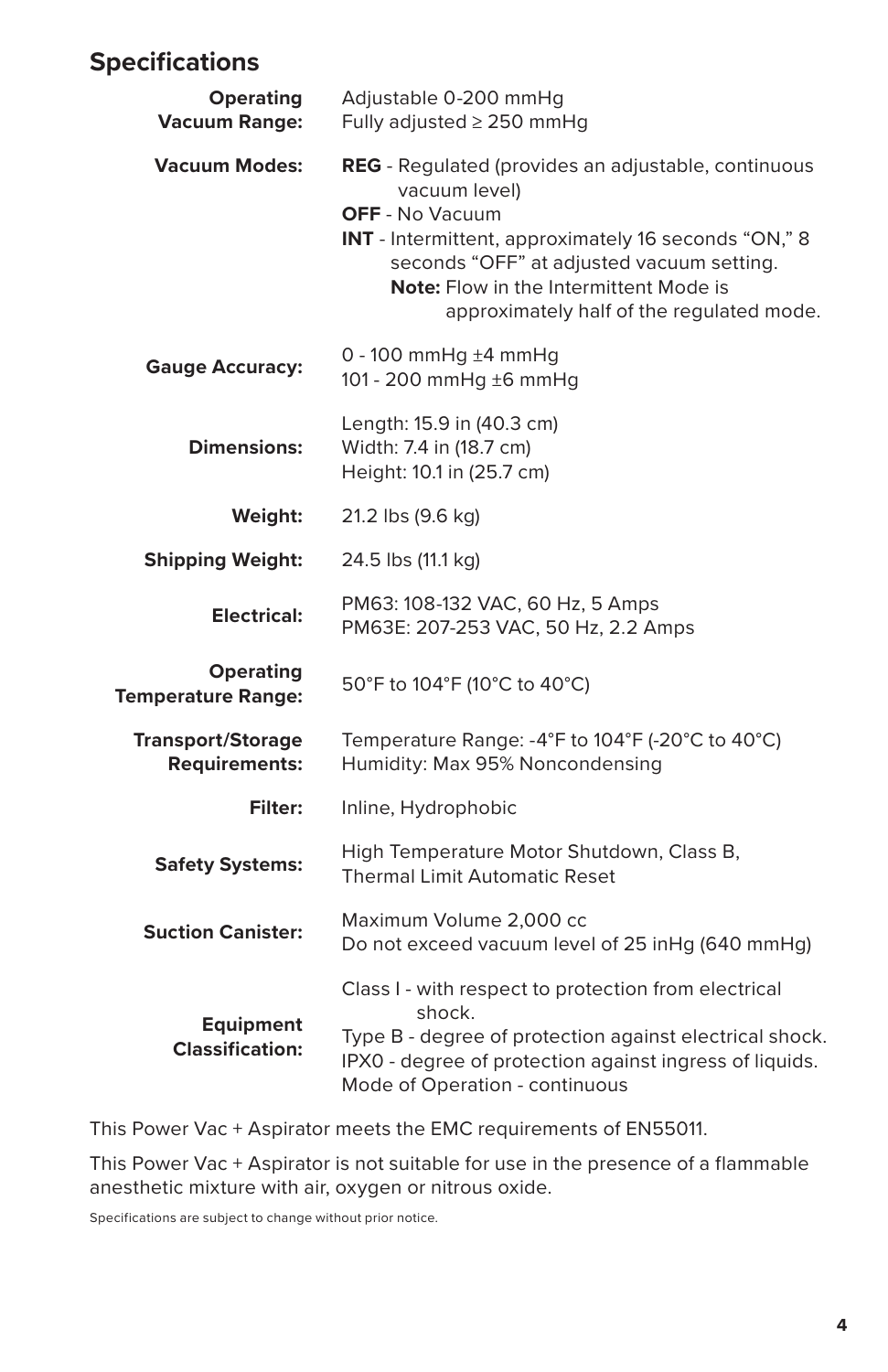## **Component Description**

### **CAUTION**

Missing or illegible labels must be replaced, contact Precision Medical, Inc.

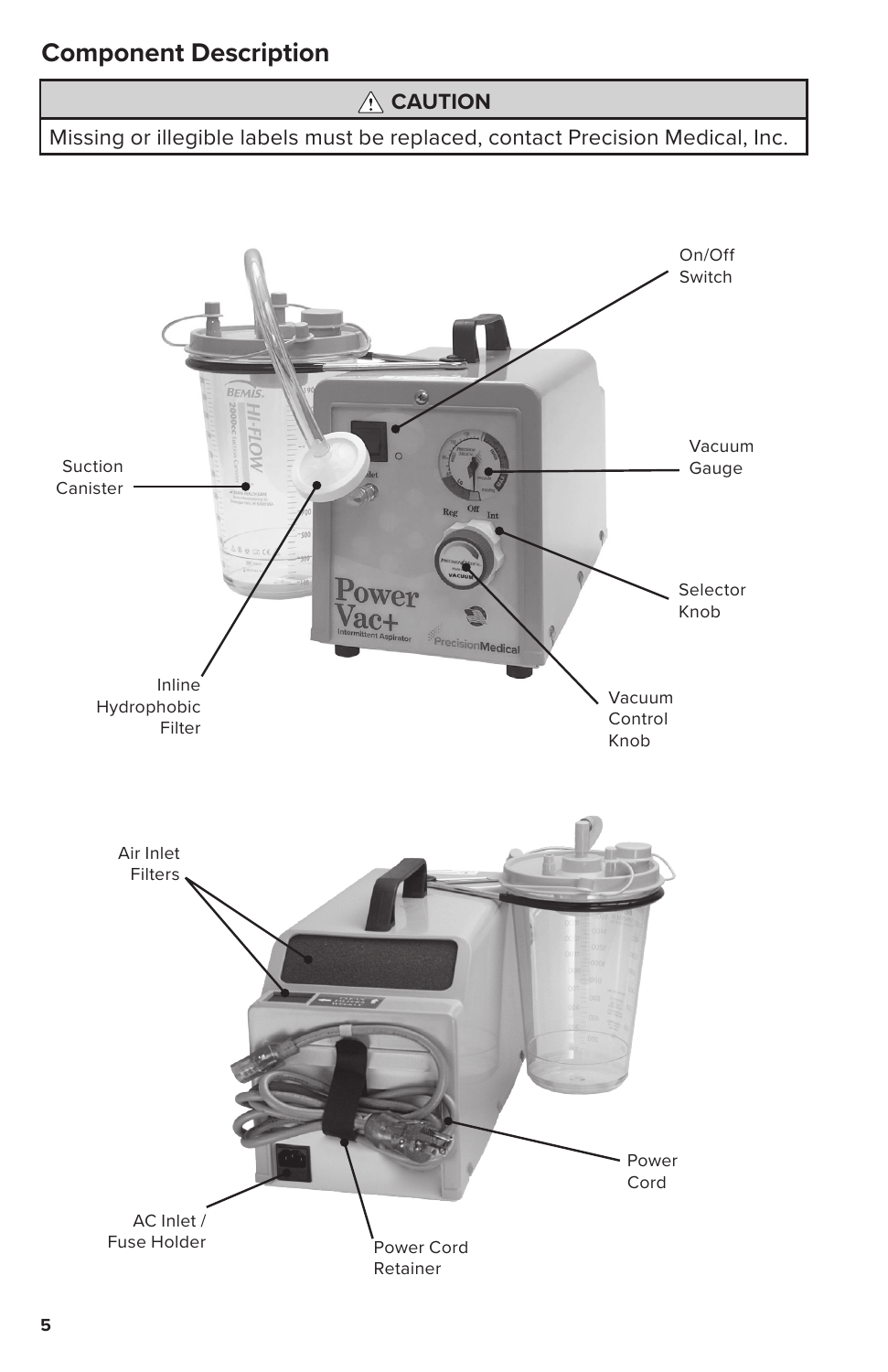## **Grounding Instructions**

The Power Vac + Aspirator must be plugged into an electrical outlet that is properly grounded. In the event of an electrical short circuit, grounding reduces the risk of electrical shock. This product is equipped with a grounding circuit.

#### **DANGER**

Improper use of the grounding plug can result in a risk of electrical shock.

### **WARNING**

Ground reliability can only be achieved when the power cord is connected to an equivalent receptacle marked "Hospital Grade."

### **Operating Instructions**

#### **WARNING**

Read this User Manual before operating the Power Vac + Aspirator.

**Full Vacuum is present between settings.**

#### **CAUTION**

Inspect the Power Vac + Aspirator for visual damage before use. DO NOT USE if damaged.

- 1. Place Aspirator near a properly grounded electrical receptacle on a table, floor or other horizontal, smooth, hard surface. Allow a minimum of 4 in (10 cm) clearance on all sides to ensure adequate air flow for cooling of Aspirator.
- 2. Ensure the On/Off Switch and Selector Knob are in the "OFF" position.
- 3. Ensure the Inline Hydrophobic Filter is properly connected to the vacuum port on Suction Canister lid.

The Inline Hydrophobic Filter prevents liquid from entering the vacuum pump.

#### **CAUTION**

**DO NOT** run the Aspirator without Inline Hydrophobic Filter and canister. This will void the warranty.

- 4. Plug the Aspirator into a properly grounded receptacle.
- 5. Press the On/Off Switch to the "ON" position.
- 6. Turn the Selector Knob to the "REG" position.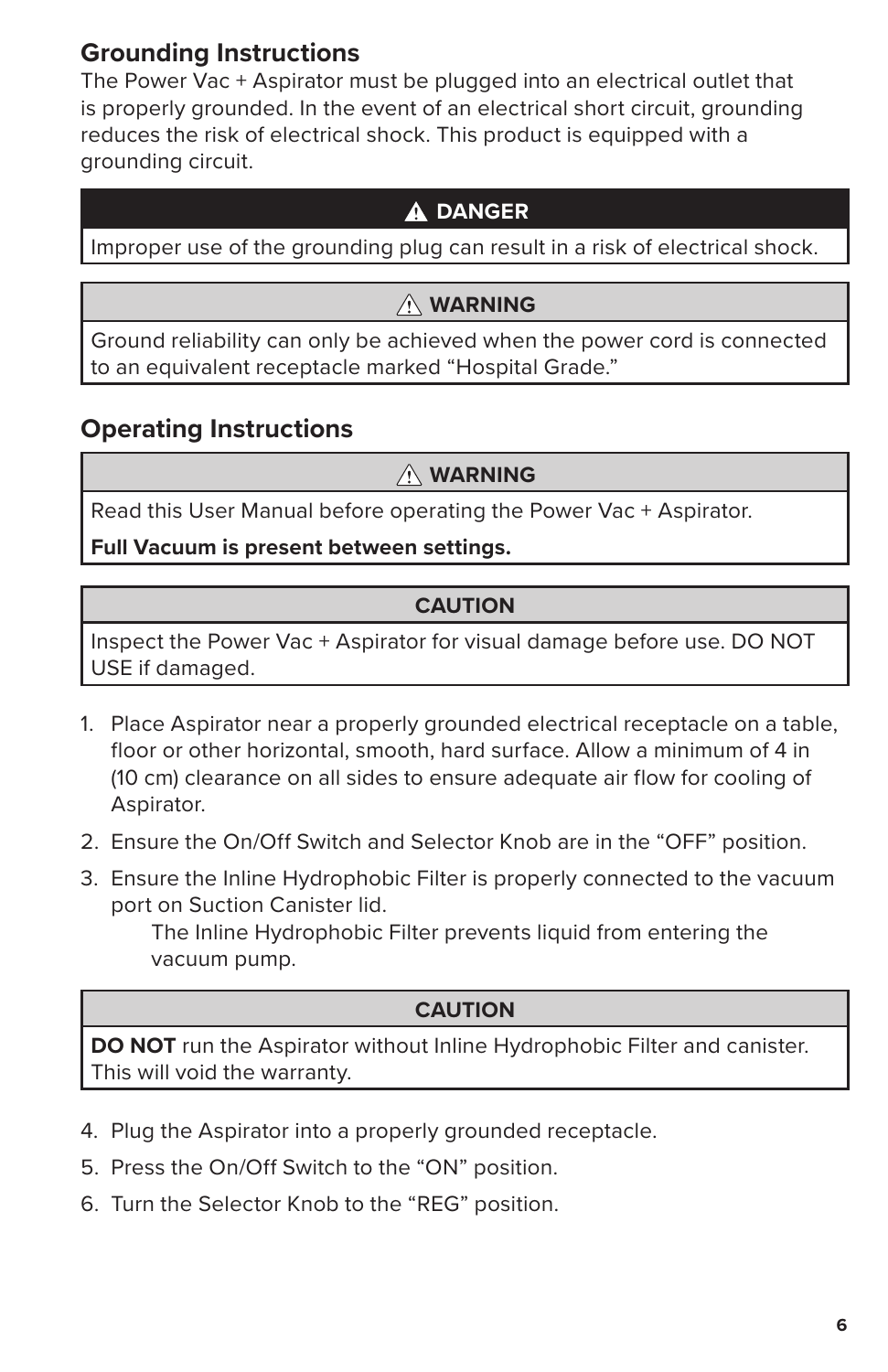7. Block the patient connection on the Suction Canister and adjust the Vacuum Control Knob to the desired vacuum.

> To INCREASE vacuum - Turn knob CLOCKWISE To DECREASE vacuum - Turn knob COUNTERCLOCKWISE Vacuum should be set as prescribed by your physician or healthcare professional.

- 8. Turn Selector Knob to the "INT" position to obtain an intermittent, adjustable vacuum that cycles on and off.
- 9. Connect one end of Patient Suction Tubing to the port on the Canister marked Patient Tubing.
- 10.Connect other end of Patient Suction Tubing to suction catheter and begin procedure as instructed by healthcare provider.
- 11. When procedure is completed, press the On/Off Switch to the "OFF" position.

DO NOT overfill the canister.

12. Empty the Suction Canister as follows:

Disconnect all suctioning tubing.

Remove the canister from its bracket and empty as instructed by your Physician or Healthcare Professional.

Replace Suction Canister and reconnect all suctioning tubing.

#### **CAUTION**

Canister is for single patient use only.

### **Cleaning/Maintenance**

### **WARNING**

Turn the Power Vac + Aspirator off and disconnect from power source before cleaning.

**DO NOT** attempt to repair. There are no serviceable parts inside.

The Inline Hydrophobic Filter cannot be cleaned. If it becomes contaminated or clogged, it must be replaced.

#### **To replace Inline Hydrophobic Filter:**

- 1. Disconnect filter assembly from Suction Canister and remove Suction Canister from the Aspirator.
- 2. Remove filter assembly from the Aspirator.
- 3. Dispose of filter only.
- 4. Install new Inline Hydrophobic Filter (Part #1690) and reconnect tubing and elbow.

Tubing is single patient use only. DO NOT clean.

**NOTE:** Intermittent cycle starts in the OFF phase, therefore a delay occurs before the ON (suction) cycle begins.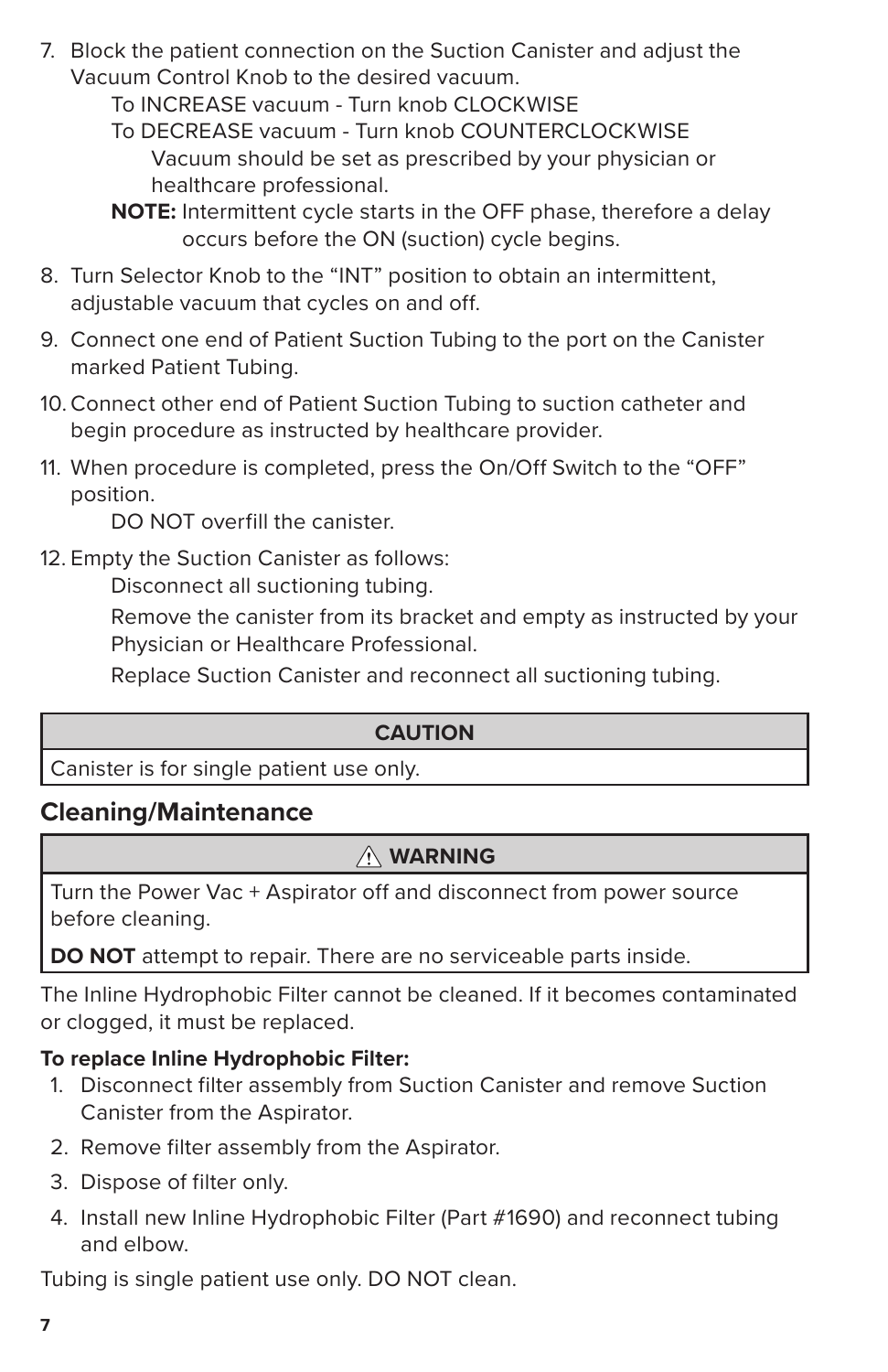### **CAUTION**

Excessive dust build-up on air filters will reduce performance of Aspirator. If this occurs, filters should be cleaned or replaced.

**DO NOT** use where saline mist could be drawn into the Aspirator. The Air Filters do not filter out saline.

#### **Saline causes rapid deterioration of the Aspirator and will void the warranty.**

- 1. Check both Air Filters on top rear of cabinet for dust build-up.
- 2. If dust build-up occurs, unplug Aspirator, remove Air Filters from their recessed areas and wash in warm, soapy water and rinse.
- 3. Absorb excess water from filters with a dry towel.
- 4. Return filters to their original locations.

### **Cleaning for Exterior Components:**

Use a cloth or sponge dampened with soap and water. Wipe dry with a clean cloth or paper towel.

## **WARNING**

DO NOT immerse the Power Vac + Aspirator in liquid.

If Aspirator is used for treatment of infectious disease, consult your Physician or Healthcare Professional for recommended cleaning procedures.

### **Returns**

Returned products require a Returned Goods Authorization (RGA) number, contact Precision Medical, Inc. All returns must be packaged in sealed containers to prevent damage. Precision Medical, Inc. will not be responsible for goods damaged in transit. Refer to Precision Medical, Inc. Return Policy available on the Internet, www.precisionmedical.com.

*Manuals available on our website, www.precisionmedical.com* **NOTE:** *When returning the Power Vac + Aspirator, disconnect the power cord from the back of unit.*

## **Disposal Instructions**

Dispose of the Power Vac + Aspirator in accordance with the local regulations.



### **WARNING**

Product should be cleaned before being disposed of Potential for Biohazard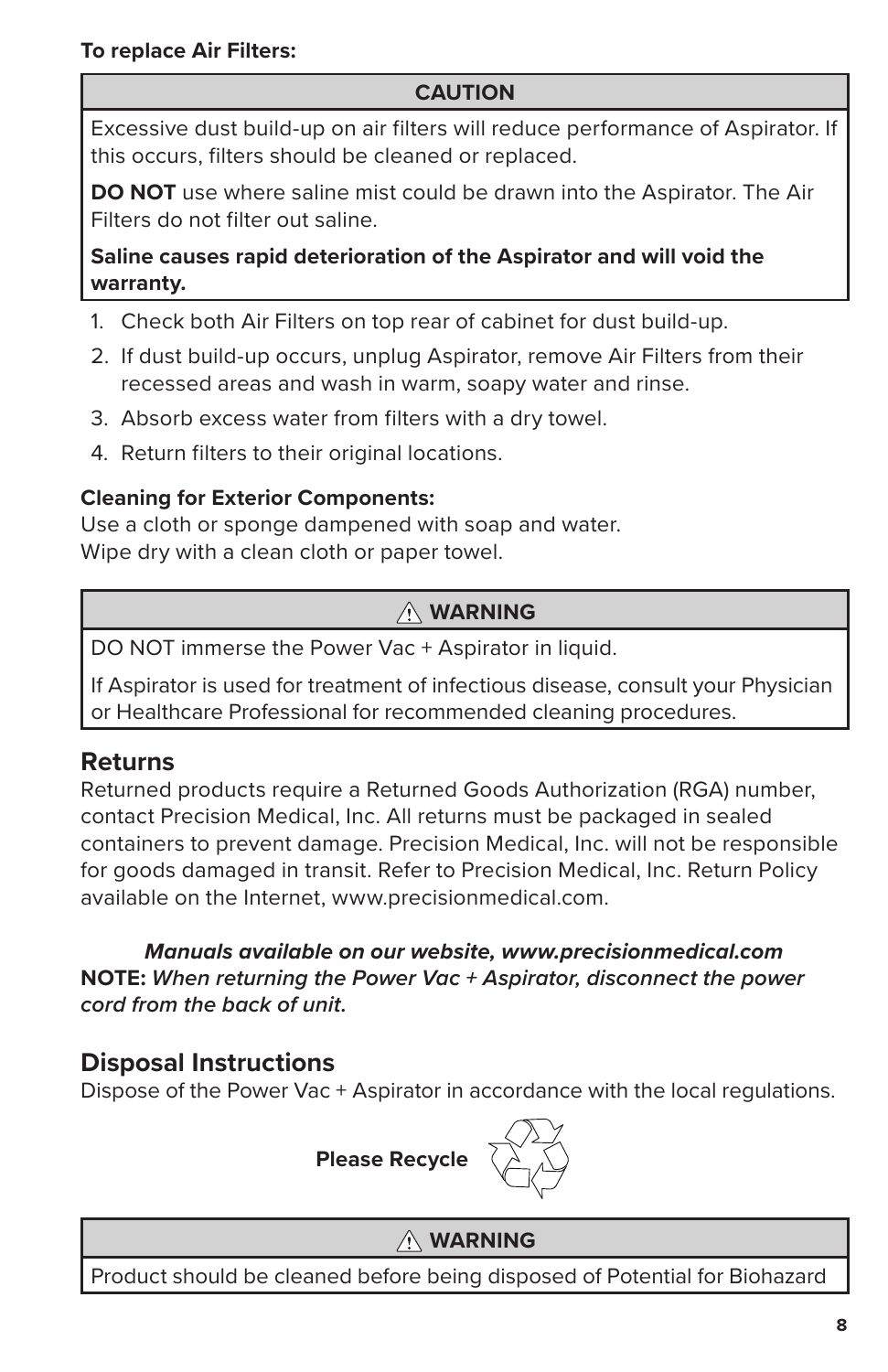## **Replacement Parts**

| Part # | <b>Description</b>                                      |
|--------|---------------------------------------------------------|
| 1690   | Inline Hydrophobic Filter                               |
| 1955   | Suction Tubing, 1/4 ID x 6 ft, Clear Non-Conductive PVC |
| 502391 | <b>Small Air Filter</b>                                 |
| 502471 | Large Air Filter                                        |
| 502687 | Suction Canister - 2,000 cc (with lid)                  |
| 502690 | Inline Hydrophobic Filter & Tube Assy                   |
| 503240 | Fuse                                                    |

## **Troubleshooting**

If the Power Vac + Aspirator fails to function, consult the Troubleshooting Guide below. If problem cannot be solved, consult your Provider.

| Problem                                                                  | <b>Probable Cause</b>                                             | Remedy                                                               |
|--------------------------------------------------------------------------|-------------------------------------------------------------------|----------------------------------------------------------------------|
| Aspirator will not<br>operate                                            | On/Off switch in "OFF"<br>position                                | Push On/Off switch to<br>"ON" position                               |
|                                                                          | Power Cord not connected<br>properly                              | Check plug at outlet                                                 |
|                                                                          | Thermal limit exceeded                                            | Shut Aspirator "OFF," wait<br>15 minutes, be sure vents<br>are clear |
|                                                                          | <b>Blown Fuse</b>                                                 | <b>Replace Fuse</b>                                                  |
| No vacuum on gauge<br>/ no vacuum at Patient<br><b>Connection Tubing</b> | Hydrophobic Filter<br>assembly not connected<br>properly          | Confirm and tighten<br>connections                                   |
|                                                                          | <b>Suction Canister not</b><br>connected or assembled<br>properly | Confirm and tighten<br>connections/assembly                          |
|                                                                          | <b>Defective Suction</b><br>Canister                              | <b>Replace Suction Canister</b>                                      |
|                                                                          | Defective regulator                                               | Contact your Provider                                                |
| No Vacuum on gauge/<br>vacuum at Patient<br><b>Tubing Connection</b>     | Defective vacuum gauge                                            | Contact your Provider                                                |
| Vacuum on gauge/<br>No vacuum at Patient<br>Tubing                       | Clogged Hydrophobic<br>Filter                                     | Replace Hydrophobic<br>Filter                                        |
|                                                                          | Canister overfilled                                               | <b>Empty canister</b>                                                |
| Unable to adjust vacuum                                                  | Defective regulator                                               | Contact your Provider                                                |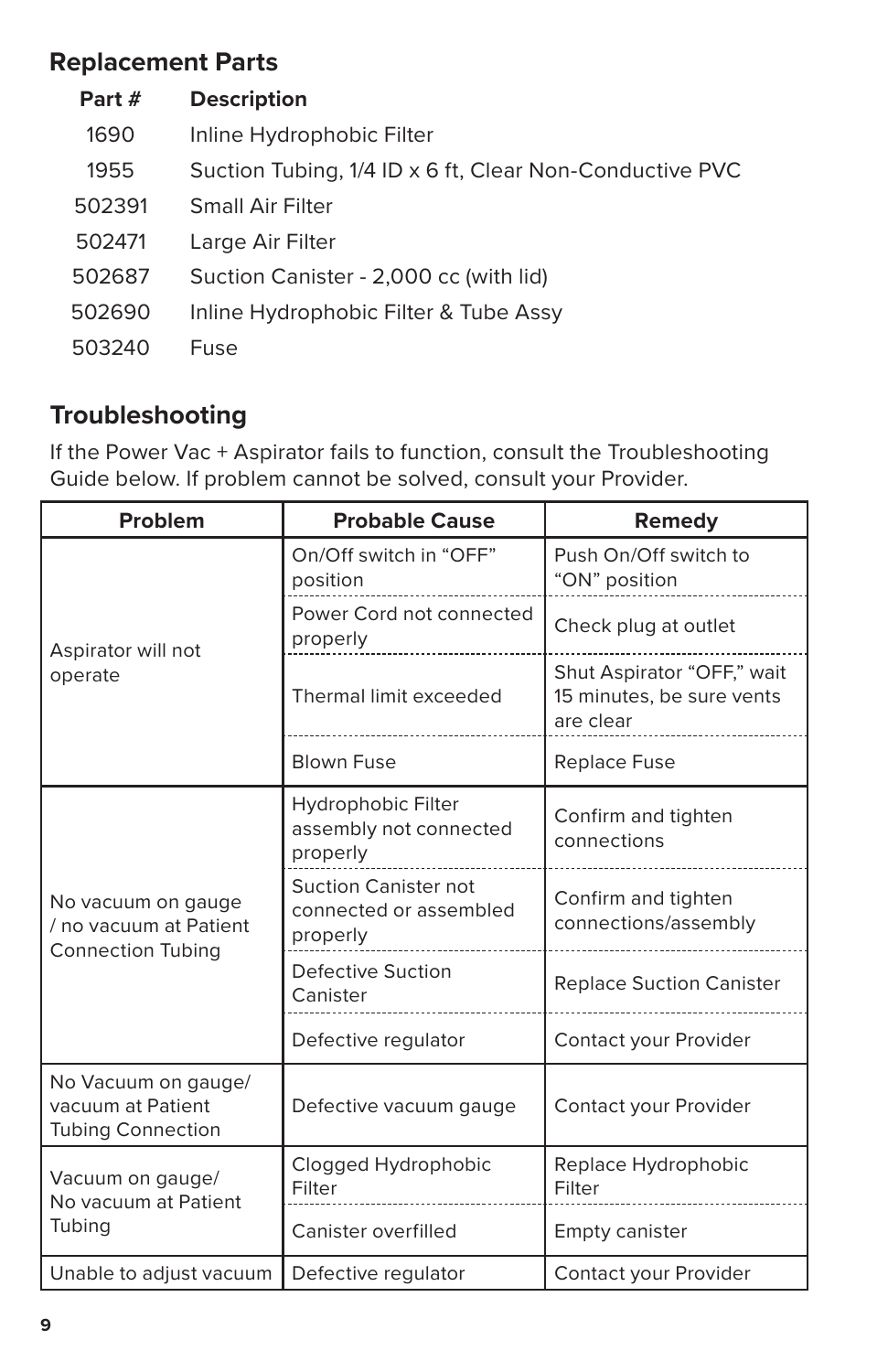# **Limited Warranty and Limitation of Liability**

Precision Medical, Inc. warrants that Power Vac + Aspirator (the Product) will be free of defects in workmanship and/or material for the following period:

Three (3) years from shipment

Should any failure to conform to this warranty appear within the applicable period, Precision Medical, Inc. shall, upon written notification thereof and substantiation that the goods have been stored, installed, maintained and operated in accordance with Precision Medical, Inc.'s instructions and standard industry practice, and that no modifications, substitutions, or alterations have been made to the goods, correct such defect by suitable repair or replacement at its own expense.

ORAL STATEMENTS DO NOT CONSTITUTE WARRANTIES.

The representatives of Precision Medical, Inc. or any retailers are not authorized to make oral warranties about the merchandise described in this contract, and any such statements shall not be relied upon and are not part of the contract for sale. Thus, this writing is a final, complete and exclusive statement of the terms of that contract.

THIS WARRANTY IS EXCLUSIVE AND IS IN LIEU OF ANY WARRANTY OF MERCHANTABILITY, FITNESS FOR A PARTICULAR PURPOSE OR OTHER WARRANTY OF QUALITY, WHETHER EXPRESS OR IMPLIED.

Precision Medical, Inc. shall not under any circumstances be liable for special, incidental or consequential damages including but not limited to lost profits, lost sales, or injury to person or property. Correction of non-conformities as provided above shall constitute fulfillment of all liabilities of Precision Medical, Inc. whether based on contract, negligence, strict tort or otherwise. Precision Medical, Inc. reserves the right to discontinue manufacture of any product or change product materials, designs, or specifications without notice.

Precision Medical, Inc. reserves the right to correct clerical or typographical errors without penalty.